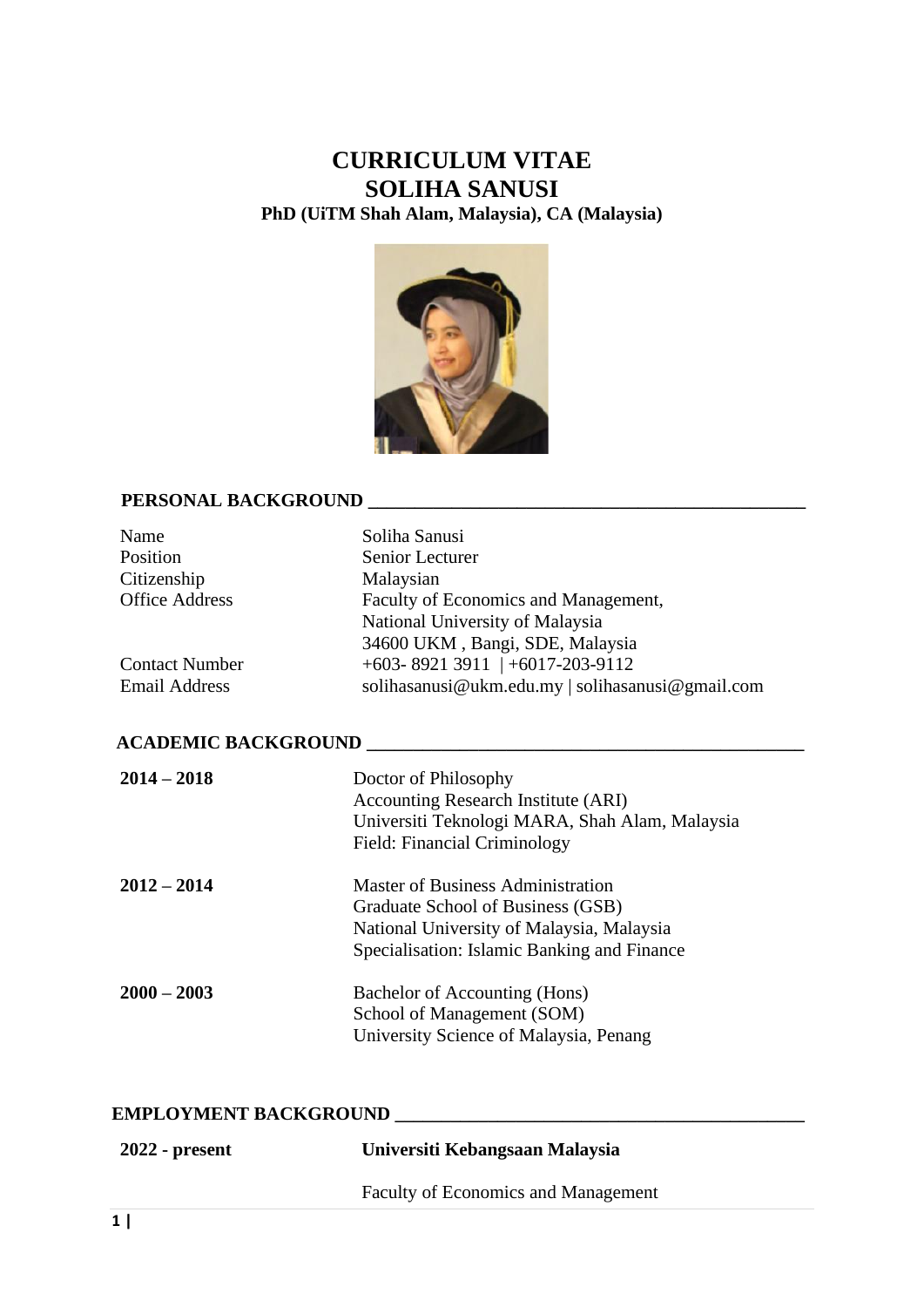|                           | Senior Lecturer                                                                                                                                                                                                                                        |
|---------------------------|--------------------------------------------------------------------------------------------------------------------------------------------------------------------------------------------------------------------------------------------------------|
| $2019 - 2022$             | <b>University Science of Malaysia</b>                                                                                                                                                                                                                  |
|                           | School of Management (Accounting Section)                                                                                                                                                                                                              |
|                           | <b>Senior Lecturer</b>                                                                                                                                                                                                                                 |
| $2015 - 2018$             | Universiti Teknologi MARA                                                                                                                                                                                                                              |
|                           | <b>Accounting Research Institute</b>                                                                                                                                                                                                                   |
|                           | Research Assistant (FRGS Grant)                                                                                                                                                                                                                        |
| $2010 - 2011$             | <b>Politeknik Seberang Perai</b>                                                                                                                                                                                                                       |
|                           | <b>Commerce Department</b>                                                                                                                                                                                                                             |
|                           | Lecturer – Accounting, Financial Management, Investment<br>Management                                                                                                                                                                                  |
| $2003 - 2010$             | <b>Pestech Sdn Bhd</b>                                                                                                                                                                                                                                 |
|                           | <b>Operation Department</b>                                                                                                                                                                                                                            |
|                           | Senior Business Executive-Banking, Finance, and<br>Accounting                                                                                                                                                                                          |
|                           | <b>ISO</b> Internal Auditor                                                                                                                                                                                                                            |
|                           | Purchaser                                                                                                                                                                                                                                              |
| <b>HONOURS AND AWARDS</b> |                                                                                                                                                                                                                                                        |
|                           |                                                                                                                                                                                                                                                        |
| 2020                      | <b>Short Term Grant – Factors Affecting Tax Awareness among</b><br><b>Students from Public and Private Higher Education Institutions in</b><br>Malaysia.                                                                                               |
|                           | Awarded by USM for two years period $(2020 – 2022)$ (Grant value:<br>RM15,500)                                                                                                                                                                         |
| 2020                      | <b>Best Paper Award</b>                                                                                                                                                                                                                                |
|                           | Awarded by The International Conference in Islamic Finance &<br>Financial Criminology 2020 for an article entitled "The Application of<br>Responsive Regulation Theory on Indirect Tax Compliance Among<br>Small Medium Enterprises (SME) in Malaysia" |
| 2019                      | <b>Best Paper Award</b>                                                                                                                                                                                                                                |
|                           | Awarded by The FGIC 2 <sup>nd</sup> Conference on Governance ad Integrity for                                                                                                                                                                          |

research entitled: "Tax Incentives for Green Industries: Determinants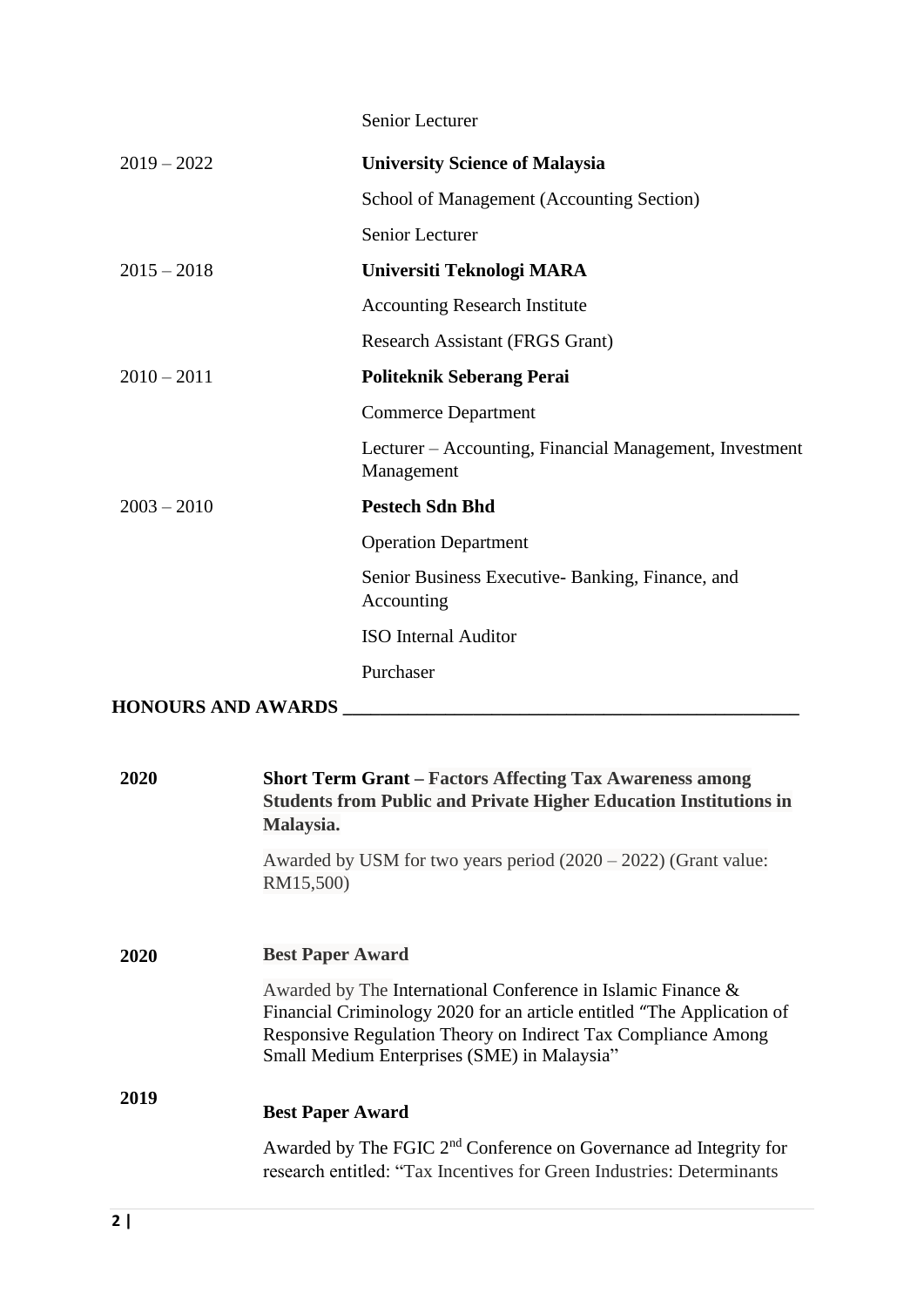|      | of Performance between Green Building Index (GBI) and Non-Green<br>Building Index Firms in Malaysia."                                                                                                                    |
|------|--------------------------------------------------------------------------------------------------------------------------------------------------------------------------------------------------------------------------|
|      | <b>Collaborative Research on the Perception of Taxpayers Towards</b><br>the Duty of Inland Revenue Board Malaysia                                                                                                        |
|      | Awarded by the Inland Revenue Board Malaysia, Cyberjaya for six<br>months period (Grant value: RM10,000)                                                                                                                 |
| 2018 | <b>Best Student Award 2018</b>                                                                                                                                                                                           |
|      | Accounting Research Institute, UiTM Shah Alam                                                                                                                                                                            |
| 2017 | Gold award                                                                                                                                                                                                               |
|      | Invention, Innovation & Design Exposition (IIDEX)                                                                                                                                                                        |
|      | UiTM Shah Alam, Selangor                                                                                                                                                                                                 |
|      | Product: I-Goods and Services Tax Facilitation (I-GSTF)                                                                                                                                                                  |
| 2015 | <b>Chartered Accountant</b>                                                                                                                                                                                              |
|      | Affiliated by Malaysian Institute of Accountants as a full member                                                                                                                                                        |
| 2014 | <b>Ph.D. Scholarship Award</b>                                                                                                                                                                                           |
|      | Awarded by Ministry of Higher Education Malaysia and University<br>Science of Malaysia for a thesis entitled: "Factors Affecting Goods and<br>Services Tax Compliance Among Small Medium Enterprise (SME) in<br>Malaysia |
| 2013 | Dean List – Graduate School of Business, National University of<br><b>Malaysia</b>                                                                                                                                       |
| 2012 | Dean List - Graduate School of Business, National University of<br><b>Malaysia</b>                                                                                                                                       |
| 2012 | <b>Master Scholarship Award</b>                                                                                                                                                                                          |
|      | Awarded by Ministry of Higher Education Malaysia and University<br>Science of Malaysia for Master of Business Administration (MBA) -<br><b>UKM</b>                                                                       |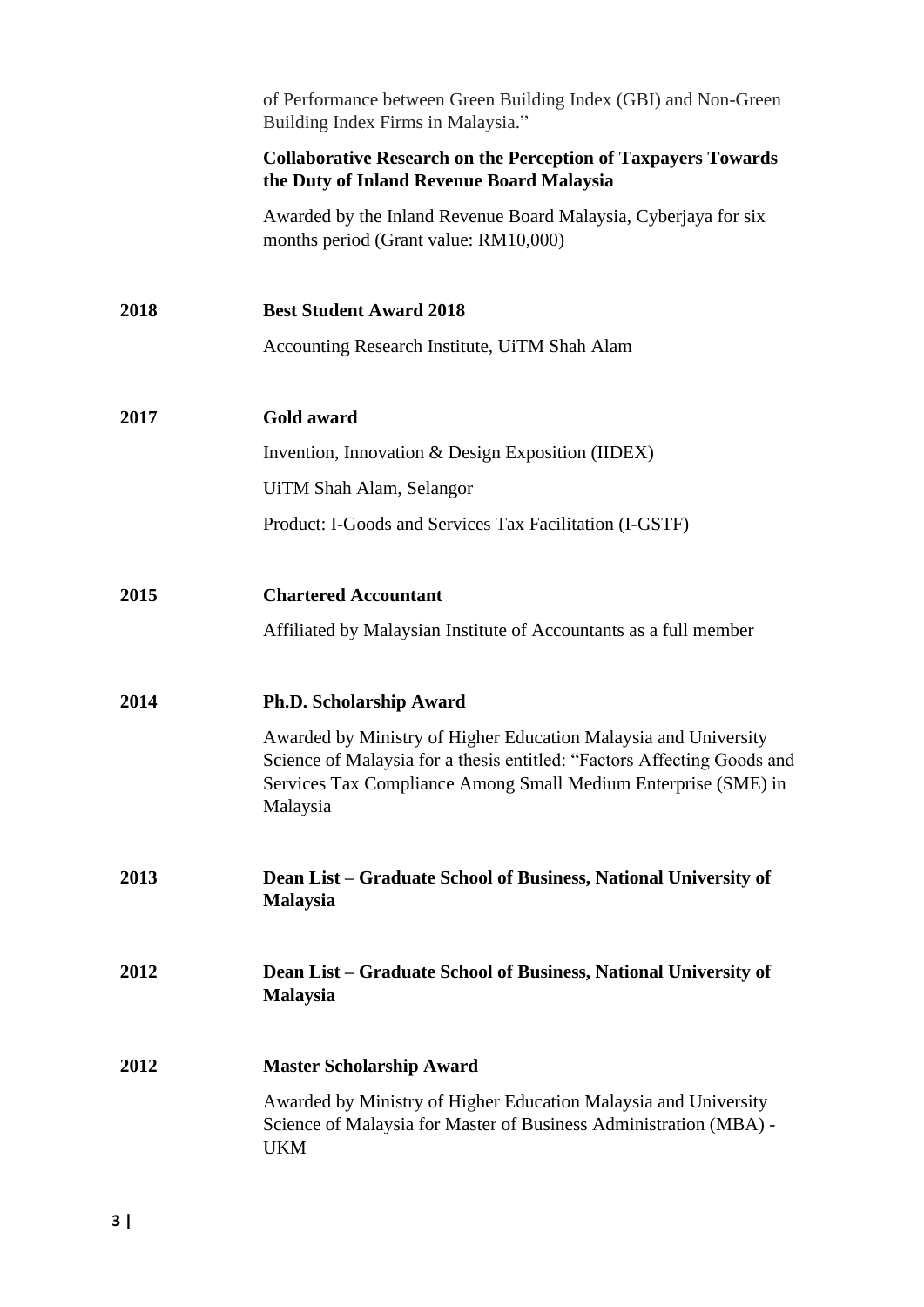# **PROFESSIONAL AFFILIATIONS \_\_\_\_\_\_\_\_\_\_\_\_\_\_\_\_\_\_\_\_\_\_\_\_\_\_\_\_\_\_\_\_\_\_\_\_\_\_\_\_\_\_\_\_**

**2015 Chartered Accountant Malaysian Institute of Accountants (MIA) Member No: 39711**

# **GRANT AWARDED**

# **Short Term Grant- by Universiti Sains Malaysia (2020-2022)**

Factors Affecting Tax Awareness among Students from Public and Private Higher Education Institutions in Malaysia.

**Grant value: RM15,500**

**Role: Main researcher**

# **Fundamental Research Grant Scheme (FRGS) by Ministry of Education (2020- 2022)**

Developing Market Reaction Model: The Silent Unseat of Six-Decade Malaysian Political Incumbency

**Grant value: RM88,850**

**Role: Co-researcher**

# **Short Term Grant- by Universiti Sains Malaysia (2020-2022)**

Modelling of Financial Reporting Quality Index: The Integration of Fraud Factors, Organisational Culture and Corporate Integrity.

# **Grant value: RM22,900**

**Role: Co-researcher**

# **Inland Revenue Board Malaysia (IRBM) – 2019**

Collaborative Research on the Perception of Taxpayers Towards the Duty of Inland Revenue Board Malaysia

**Grant value: RM10,000**

**Role: Co-researcher**

# **PUBLICATION ID\_\_\_\_\_\_\_\_\_\_\_\_\_\_\_\_\_\_\_\_\_\_\_\_\_\_\_\_\_\_\_\_\_\_\_\_\_\_\_\_\_\_\_\_\_\_\_\_\_\_\_\_\_\_\_\_\_**

Researcher ID : S9903-2019

Scopus ID : 56337451000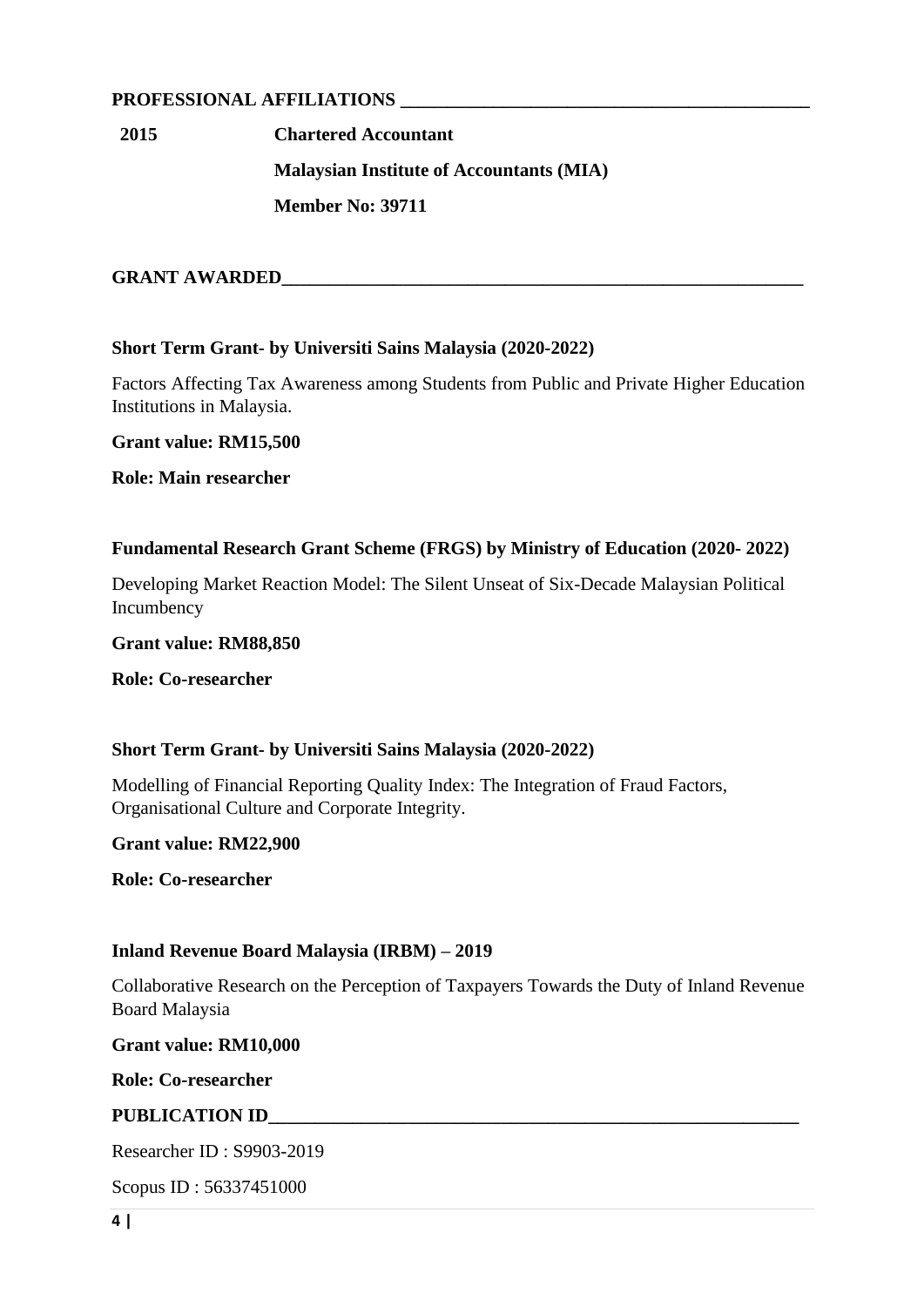# **RESEARCH INTEREST**

Direct Tax, Indirect Tax, Small Medium Enterprise (SME), Financial Criminology, Public Sector Accounting, Global Business Service, Quantitative Study, Mixed Method Study.

# **COURSES TAUGHT**

- o Management Accounting
- o Taxation
- o Advance Taxation
- o Public Sector Accounting
- o Accounting Project
- o Global Business Services (GBS) Case Study

# **REVIEWER (SCOPUS/ERA INDEXED JOURNALS) \_\_\_\_\_\_\_\_\_\_\_\_\_\_\_\_\_\_\_\_\_\_\_\_\_\_\_**

- 1. Management and Accounting Review (MAR) (2019- present)
- 2. Asian Academy of Management Journal of Accounting and Finance (AAMJAF) (2019)
- 3. Journal of Business Management and Accounting (JBMA) (2020)
- 4. Journal of Financial Reporting and Accounting (2020).

# **UNIVERSITY/ COMMUNITY/INDUSTRY SERVICES**

**\_\_\_\_\_\_\_\_\_\_\_\_\_\_\_\_\_\_\_\_\_\_\_\_\_\_\_\_\_\_\_\_\_\_\_\_\_\_**

- 1. **Northern Region committee member,** Malaysian Institute of Accountant (MIA), 2022 onwards
- 2. **MyCARE Coordinator-** Malaysian Institute of Accountant (MIA), 2020- 2022
- 3. **Associate Fellow-** Accounting Research Institute, UiTM Hi-COE, 2020- 2023
- 4. **External Examiner –** Accounting program, Politeknik Seberang Perai, Penang (Jun 2020- Jun 2021)
- 5. **Assistant Coordinator -**CDAE for School of Management, 2021- 2022
- 6. **Committee member-** SOM@International Coastal Cleanup, 2019
- 7. **Interviewer –** Bachelor of Accounting, School of Management, USM 2019-2021
- 8. **Supervisor –**School of Management Internship students (2019-2021)
- 9. **Coordinator & Supervisor** Global Business Services, USM 1<sup>st</sup> October 2020-30 September 2022
- 10. **Judge** International Research, Invention, Innovation and Exhibition (I-RIE 2021), Accounting Research Institute, UiTM Shah Alam.
- 11. **Moderator**-Accounting Final Exam papers, Pintar College, Kuala Lumpur. 2021- 2022.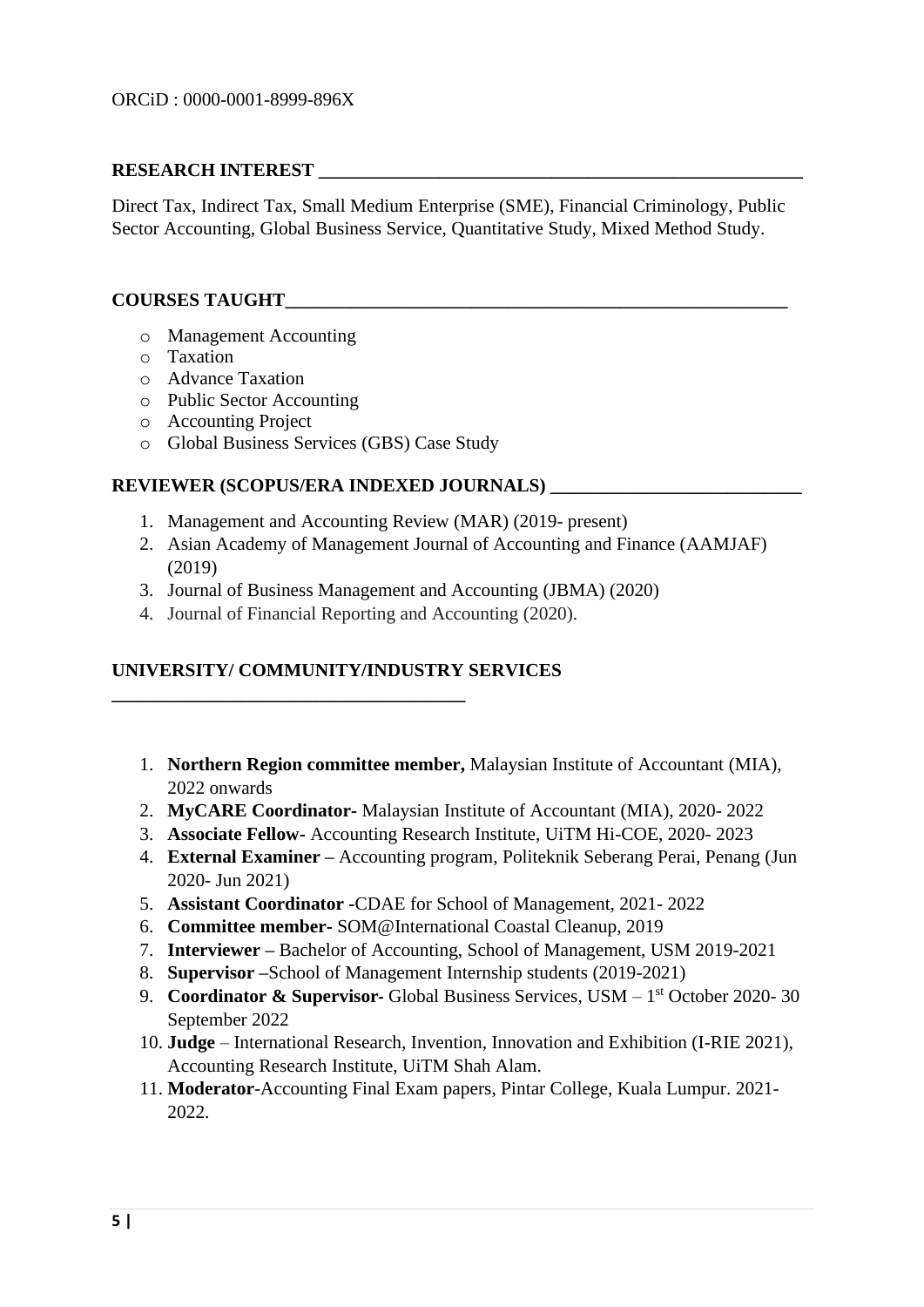- Hashim, NH., Abd Hamid, N., **Sanusi, S**., Mohammed, NF., (2022) The impact of e-filing usage on the job performance of tax agents in Malaysia, *International Journal Business and Emerging Markets,* Vol. 14, No. 1, pg 63-85 (Scopus)
- **Sanusi, S**., Omar N, Sanusi, ZM, Abd Hamid, N., Azizan, S., (2021) Voluntarism and enforcement factors on indirect tax compliance among corporate taxpayers in Malaysia, Turkish Journal of Physiotherapy and Rehabilitation, Vol. 32 No. 3 , pg 31884-31900 (Scopus)
- **Sanusi, S**., Omar N, Sanusi, ZM, Muslichah I., (2021) The application of the Responsive Regulation Theory on indirect tax compliance among small and medium enterprises in Malaysia, *Management and Accounting Review*, Vol 20, No. 2, pg 137-160 (Scopus)
- **Sanusi, S.,** Nik Abdullah, NH., Lim, TC., Rastam, F., & Rozzaini N., (2021) Tax awareness among students from higher learning institutions in Malaysia: Education Area as a moderator, *International Journal of Economics and Management,* Vol 15, Issue 1, pg 89-102 (Scopus)
- Abd Hamid, N., Othman, RD., Arshad, R., **Sanusi, S**., Rashid,N., (2020), A comparison of wakalah zakah monitoring by Lembaga Zakat Selangor (LZS) and Pusat Zakat Melaka (PZM*), Journal of Critical Reviews*, Vol 7, Issue 11, pg 318-325 (Scopus)
- Abdul Ghani, H., Abd Hamid, N., **Sanusi, S.,** & Roszilah Shamsuddin (2020) The Effect of Tax Knowledge, Compliance Costs, Complexity and Morale Towards Tax Compliance Among Self-Employed in Malaysia, *Global Business and Management Research: An International Journal* v. 12,1, pg: 18-32 (ERA)
- Mohamad, F., & **Sanusi, S.,** (2020), Quality of Governance and Tax Revenue Generation in West Africa: A Political Process Theory Perspective, *Management & Accounting Review* v. 19(1), pg: 213-231 (Scopus)
- Abd Hamid, N., Abdul Rasit, Zarinah., Ishak, A.I., Abd Hamid, R., Abdullah, F.A., & **Sanusi**  S, (2020) Determinants of Tax Compliance among Grabcar in Malaysia*, International Journal of Innovation, Creativity, and Change,* Volume 10, Issue 11, pg 640-651. (Scopus, Q4)
- Abd Hamid, N., Roselan, N.F., Tengku Embong, T.F., Mad Saheh, N.H., Sabli, N., **Sanusi, S**., Abdul Rasit, Z., Rashid.N., (2019), Factors Influencing Tax Awareness among Ecommerce Small and Medium-Sized Enterprises (SMEs) in Malaysia*, International Journal of Management and Business Research Management and Business Research*, Volume 9, Issue 4, pg 237-246. (Scopus Q3)
- Iliyas, A. I., Hamid, N. A., & **Sanusi, S.** (2019). Tax Incentives for Green Industries: Determinants of Performance between Green Building Index (GBI) and Non-Green Building Index Firms in Malaysia. *KnE Social Sciences*, 758-785.
- Mohd Jamel, E., Abd Hamid, N., **Sanusi, S.** Jaafar, S. (2019). Exploring factors affecting public acceptance towards tax reform in Malaysia. *Insight Journal,* 4, 194-201.
- Muslichah, I., & **Sanusi, S**. (2019). The effect of religiosity and financial literacy on intention to use Islamic banking products. *Asian Journal of Islamic Management*, *1*(2), 85-92.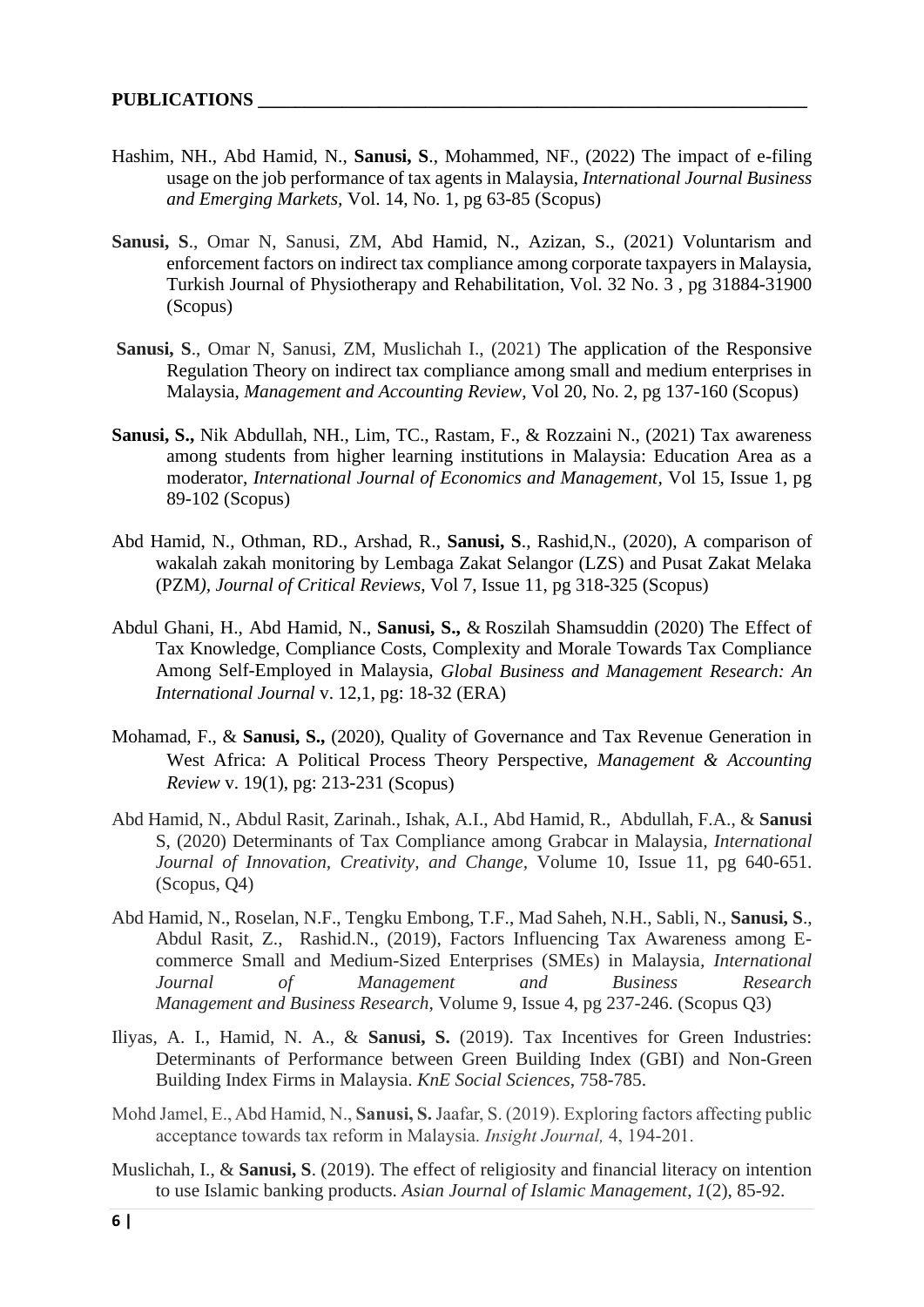- **Sanusi, S.,** Omar, N., M.Sanusi, Z. & Noor, R. (2018). Goods and Services Tax compliance initiatives: Examining corporate taxpayers' and the regulator's responsibilities in Malaysia. *Contemporary Social Sciences*, *27(3)*, 182–193.
- **Sanusi, S.,** Firdaus, A., Noor, R., Omar, N., & M.Sanusi, Z. (2018) Technology on Goods and Services Tax compliance among small-medium enterprises in developing countries. *[Advanced Science Letters](http://www.ingentaconnect.com/content/asp/asl)*, 24, 5461-5465.
- **Sanusi, S.,** Omar, N., M.Sanusi, Z. & Noor, R. (2017). Moderating effect of audit probability on the relationship between tax knowledge and Goods and Services Tax (GST) compliance in Malaysia. *Social Sciences & Humanities*, *25*, 231–240. (Scopus, Q2)
- Zainan, N., Omar, N., Aziz, R. Noor, R., & **Sanusi, S.** (2017). Retailers' behavioural factors towards Goods and Services Tax GST) compliance: Sociological and psychological approach study. *Malaysian Accounting Review*, *16*(2), 116–128. (ERA)
- **Sanusi, S.,** Noor, R., Omar, N., & Sanusi, Z. M. (2017). The readiness of small and medium enterprises (SME) in Malaysia for implementing Goods and Services Tax (GST). *Social Sciences & Humanities*, *25*, 241–250. (Scopus, Q2)
- **Sanusi, S.,** Md Noor, R., Omar, N., Mohd Sanusi, Z., & Alias, A. (2016). Goods and Services Tax (GST) readiness among petrol station operators in Malaysia. *Information*, *19*(August), 3131–3136. (Scopus, Q2)
- **Sanusi, S.,** Omar, N., & M.Sanusi, Z. (2015). Goods and Services Tax (GST) governance in the Malaysian new tax environment. *Procedia Economics and Finance*, *31*(December), 373–379.
- **Sanusi, S.,** & Shafiai, M. H. M. (2015). The management of cash waqf: toward socioeconomic development of Muslims in Malaysia. *Jurnal Pengurusan (UKM Journal of Management)*, *43*. (Scopus, Q4)

# **CONFERENCE PRESENTATIONS \_\_\_\_\_\_\_\_\_\_\_\_\_\_\_\_\_\_\_\_\_\_\_\_\_\_\_\_\_\_\_\_\_\_\_\_\_\_\_\_\_\_**

- **Sanusi, S.,** Abdullah, NH, Rozzaini N, Muslichah, I., 2021 'Tertiary Students' Online Learning Satisfaction during Covid 19 Pandemic Era- Malaysian study, paper presented at The International Conference of Social Sciences 2021, Penang, 22-23 September 2021.
- **Sanusi, S**., Omar, N., Sanusi, Z.M. & Muslichah, I., 2020 'The Application of Responsive Regulation Theory on Indirect Tax Compliance Among Small Medium Enterprises (SME) in Malaysia, paper presented at The International Conference In Islamic Finance & Financial Criminology 2020, Shah Alam, 17-19 August 2020.
- Abd Ghani, H., Abd Hamid, N., **Sanusi, S.,** Shamsuddin, R., 2019 'The effect of tax knowledge, compliance costs, complexity and morale towards tax compliance among self-employed in Malaysia, paper presented at  $6<sup>th</sup>$  International Science & Social Research, Ferringhi Penang, 4-5 December 2019.
- **Sanusi, S.,** Omar, N., Sanusi, Z. M. & Noor, R. 2017 'Goods and Services Tax compliance initiatives: Examining corporate taxpayers' and regulator's responsibilities in Malaysia' paper presented at The International Symposium on Business and Social Sciences, Seoul, South Korea, 7-9 December 2017.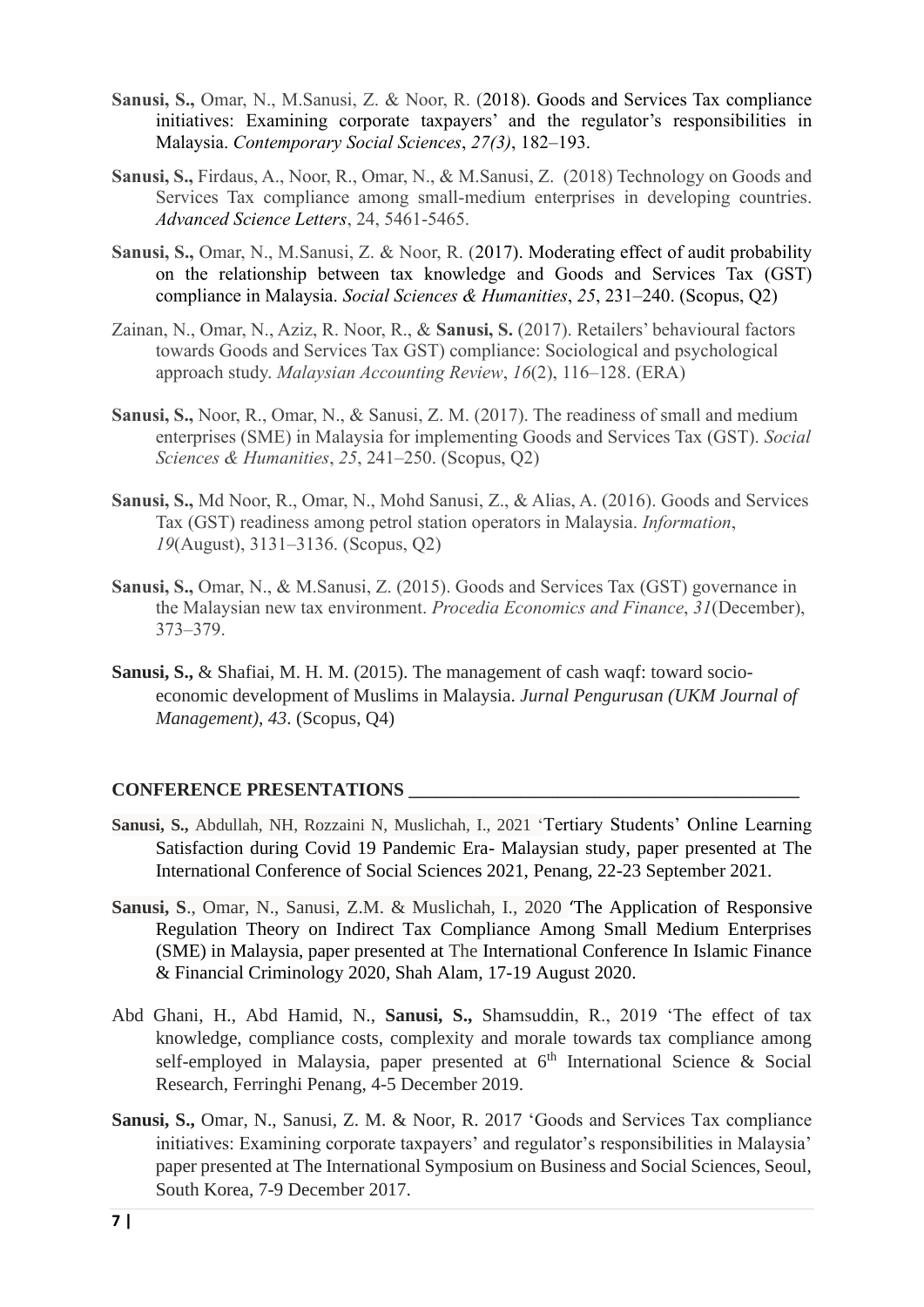- **Sanusi, S.,** Omar, N., Sanusi, Z. M. & Noor, R., 2017. 'Moderating effect of audit probability towards the relationship of tax knowledge with GST compliance in Malaysia' paper presented at the Global Conference of Social Science Series, Bangsar, Malaysia, 4-5 May, 2017.
- **Sanusi, S.,** Omar, N. 2016. 'Voluntarism and business sustainability in Goods and Services Tax compliance' paper presented at the 4th Gadjah Mada International Conference on Economics and Business 2016, Jogjakarta Indonesia, 25-27 November 2016.
- **Sanusi, S.,** Noor, R., Omar, N., & Sanusi, Z. M. 2016. 'The effect of competency and governance practices on Goods and Services Tax (GST) readiness among small-medium enterprises (SME) in Malaysia' paper presented at the 3rd International Conference on Science and Social Research, Putrajaya, Malaysia, 6-7 December 2016.
- **Sanusi, S.,** Md Noor, R., Omar, N., Mohd Sanusi, Z., & Alias, A. 2016. 'Goods and Services Tax (GST) readiness among petrol station operators in Malaysia' paper presented at the 2016 International Conference on Information in Business and Technology Management, Malacca Malaysia, 26-28 January 2016.
- **Sanusi, S.** 2015, 'Goods and Services Tax (GST) non-compliance among corporate taxpayers in the Malaysian new tax regime' paper presented at the Asia Pacific Management Accounting Association 2015 Annual Conference, Bali Indonesia, 26-29 October, 2015.
- **Sanusi, S.,** Omar, N., & M.Sanusi, Z. 2015. 'Goods and Services Tax (GST) governance in the Malaysian new tax environment' paper presented at The IV International Accounting and Business Conference, Putrajaya Malaysia, 17-18 August, 2015.
- **Sanusi, S.,** & Shafiai, MHM. 2014. 'The management of Cash Waqf: Toward socio-economic development of Muslims in Malaysia' paper presented at the  $10<sup>th</sup>$  International Conference on Tawhidi and The World-System: God Conscious Organization and the Conscious Management Order, Bangi Selangor Malaysia, 27 – 28 December, 2013.

# **SPEAKER (INTERNATIONAL/LOCAL) \_\_\_\_\_\_\_\_\_\_\_\_\_\_\_\_\_\_\_\_\_\_\_\_\_\_\_\_\_\_\_\_\_\_\_\_**

- **Speaker** for Forensic Accounting, Jabatan Bendahari, Universiti Sains Malaysia, 16 June 2021.
- **Panelist** at the 10th Finance, Investment and Accounting Colloquium Series (FIACoS 10.0), Management Science University, 2021, 3 June 2021.
- **Fasilitator** for Online Research Training: Accounting Research Institute, Universiti Teknologi MARA, Shah Alam, Selangor, Shah Alam, 8 July 2020.
- **Panelist** at the 8th Finance, Investment and Accounting Colloquium Series (FIACoS 8.0), Management Science University, 2020, 21 May 2020.
- **Speaker** for Joint Publication Workshop: Research in Accounting, Universitas Islam Indonesia, Yogyakarta, 24 November 2016.